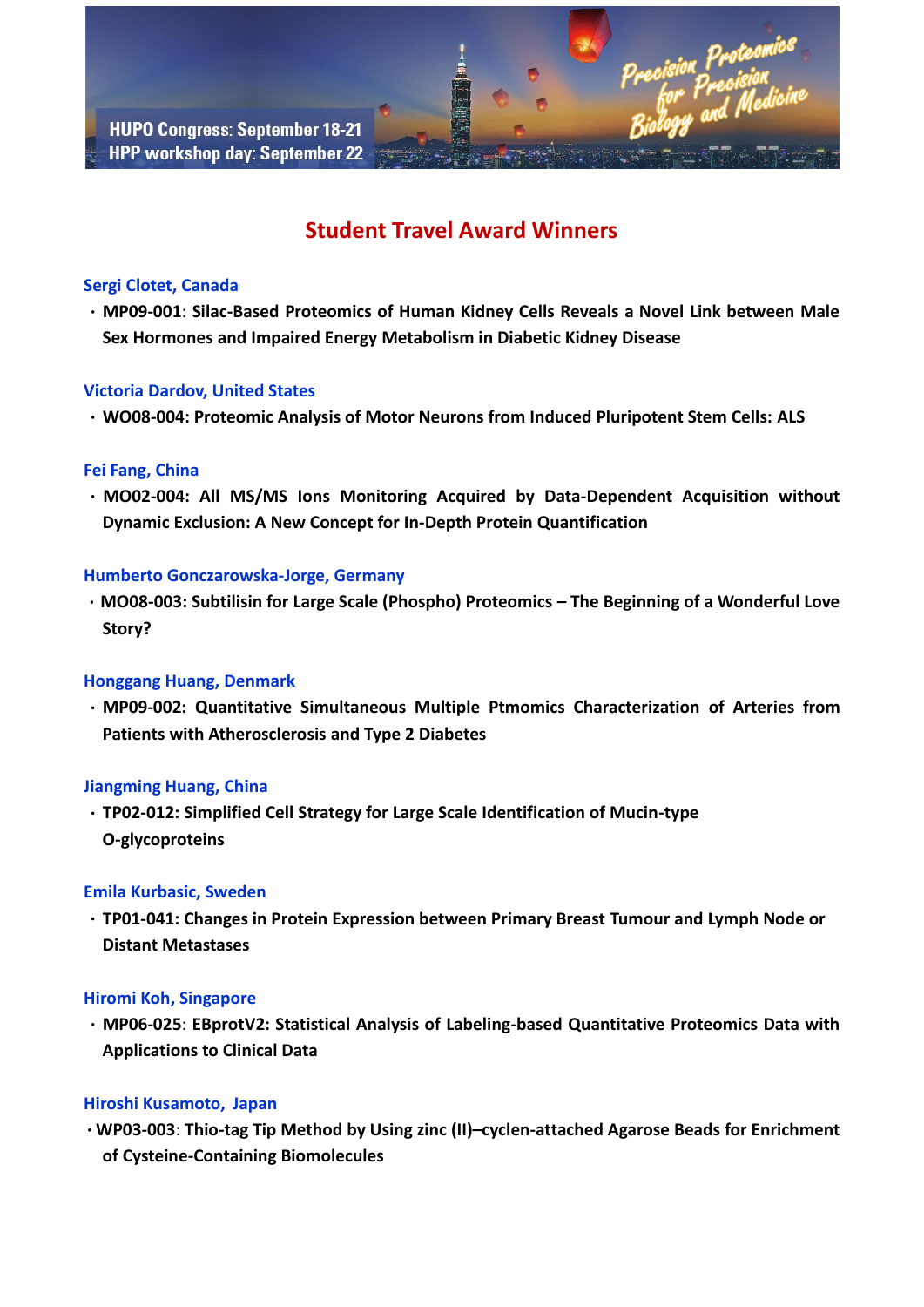# **Chongyang Li, Canada**

.**TP03-004**: **PIAS1-mediated SUMOylation of BAF57 Is a Critical Regulator of Cell Growth and Drug Sensitivity in Ovarian Cancer Cells**

# **Yang Li, China**

.**TO06-003: A High-Content Functional Mycobacterium Tuberculosis Proteome Microarray and Its Applications**

# **Parul Mittal, Australia**

.**WP16-003**: **Lymph Node Metastasis of Primary Endometrial Cancers: Associated Proteins Revealed by Maldi Imaging**

## **Dan Bi Park, South Korea**

.**TP02-026**: **Glycomic Approach for Design of Humanized Mouse Model via Nano-LC/MS and LC/MS/MS**

## **Gun Wook Park, South Korea**

.**TP02-025**: **Integrated GlycoProteome Analyzer (I-GPA) for Automatic Identification and Quantitation of Site-Specific N-Glycosylation in Human Plasma**

#### **Cristian Piras, Italy**

.**TO10-004**: **Adipose Tissue Pathways in Obesity: Iberian Pig As Large Animal Model of Metabolic Disorders**

#### **Priya Sivadasan, India**

.**TP01-073**: **Salivary Proteins from Pre-Malignant and Malignant Lesions of the Oral Cavity and Their Translational Potential for Early Diagnosis**

#### **Zhiduan Su, Australia**

.**WO03-004**: **Proteomic and Redox Proteomic Analyses Reveal a Dual ROS-regulation of Glucose Uptake in Adipocytes**

#### **Chisato Takahashi, Japan**

.**MP05-020**: **Phosphoproteomics-based Prediction of Cellular Protein Kinome Profiles**

#### **Mathias Walzer, Germany**

.**TO10-003: The HUPO-PSI Quality Control Working Group: Making QC More Accessible for Biological Mass Spectrometry**